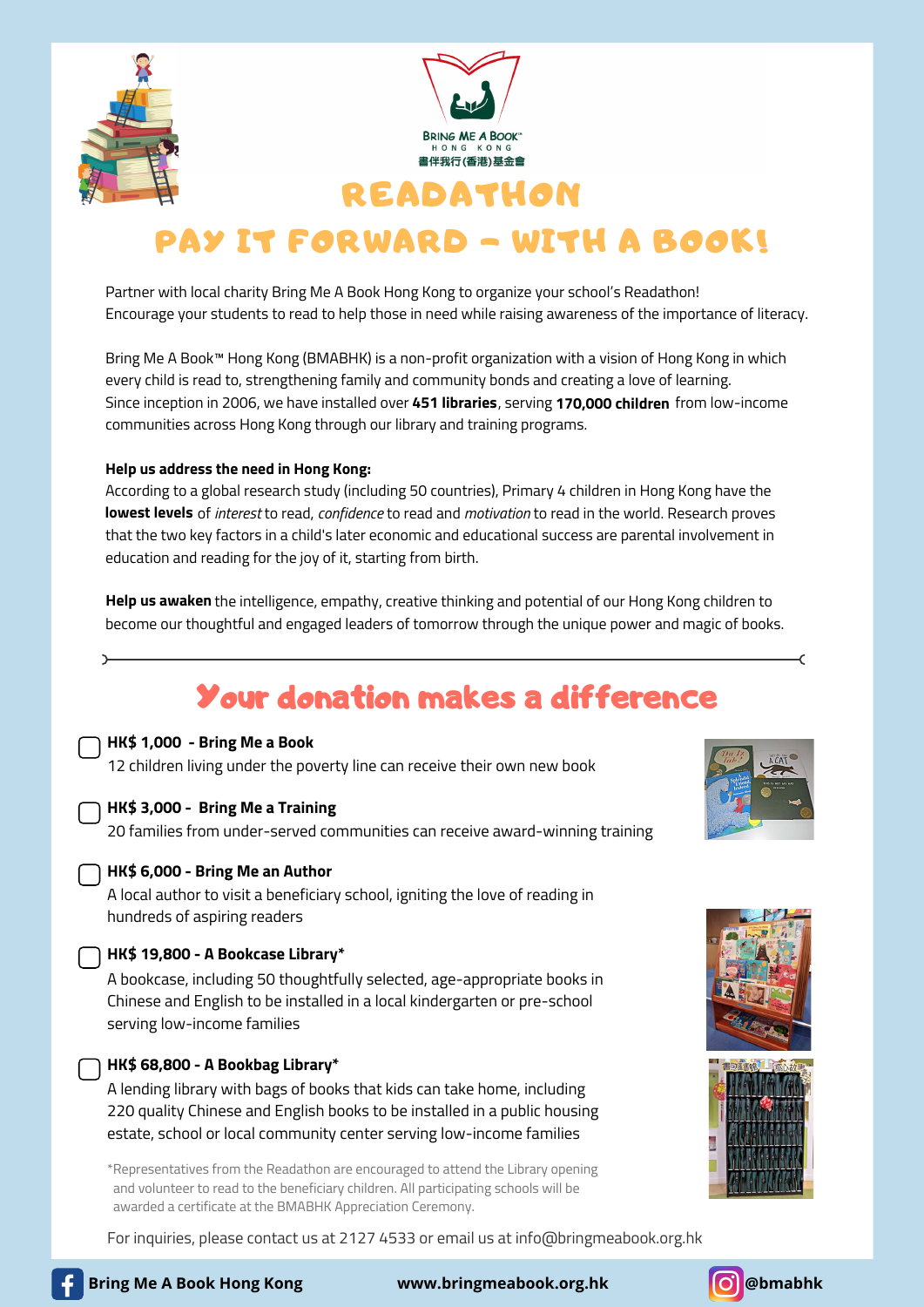### Contact info:

| School:        | Class:   |
|----------------|----------|
| Child's Name:  | Teacher: |
| Contact Email: | Phone:   |

| <b>Sponsor's Name</b>    | Amount per minute /<br><b>Name of book(s)</b> | No. of minutes /<br><b>No. of books</b> | <b>Total Amount</b> |
|--------------------------|-----------------------------------------------|-----------------------------------------|---------------------|
|                          |                                               |                                         |                     |
|                          |                                               |                                         |                     |
|                          |                                               |                                         |                     |
|                          |                                               |                                         |                     |
|                          |                                               |                                         |                     |
|                          |                                               |                                         |                     |
|                          |                                               |                                         |                     |
|                          |                                               |                                         |                     |
|                          |                                               |                                         |                     |
|                          |                                               |                                         |                     |
|                          |                                               |                                         |                     |
|                          |                                               |                                         |                     |
|                          |                                               |                                         |                     |
|                          |                                               |                                         |                     |
| <b>Contract Contract</b> |                                               |                                         |                     |



Please return this form to your teacher together with a cheque payable to **"Bring Me A Book Hong Kong Limited"** and write your child's name and class on the back of the cheque.